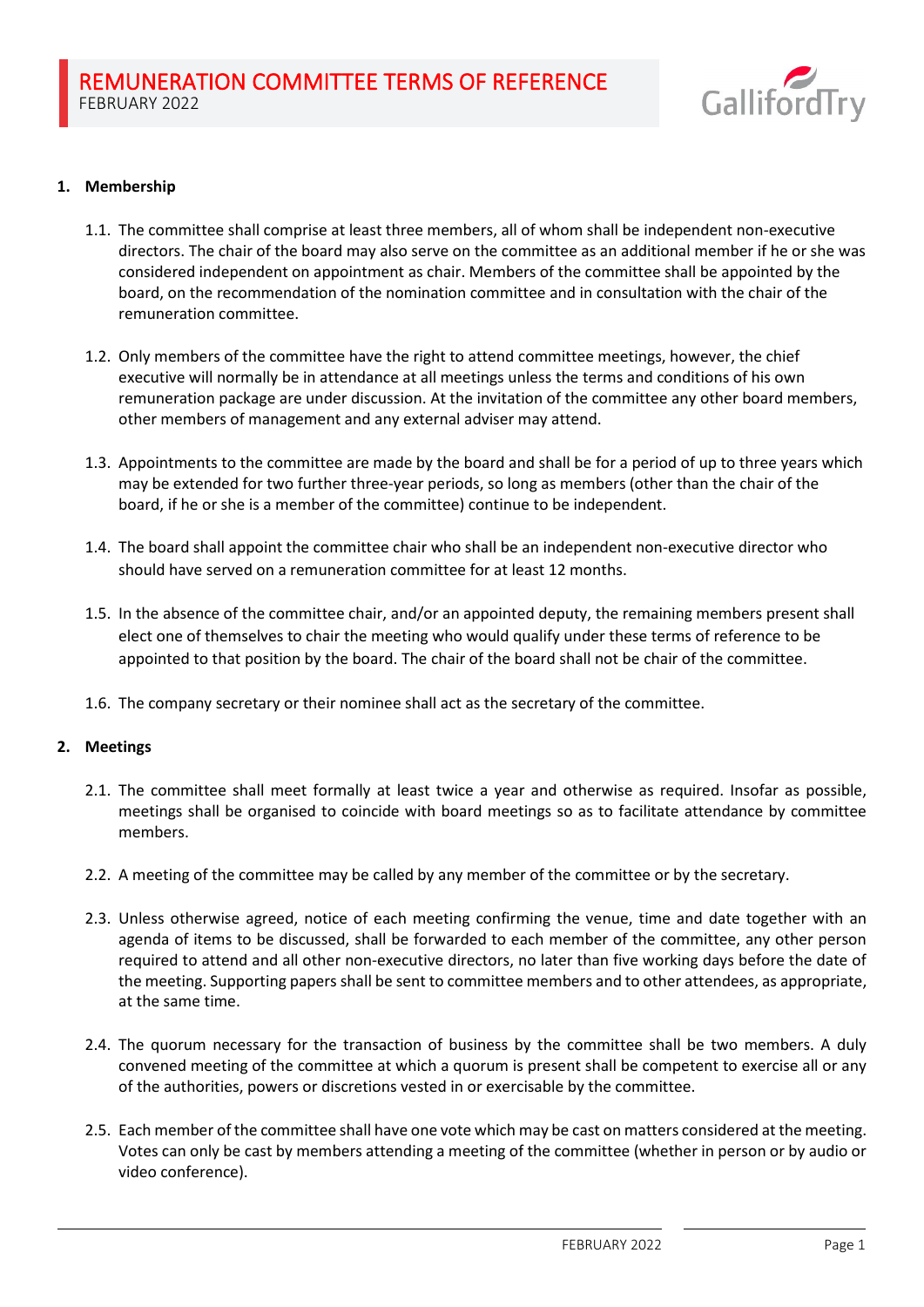

- 2.6. If a matter that is considered by the committee is one where a member of the committee, either directly or indirectly has a personal interest, that member shall not be permitted to vote at the meeting. Except where the committee chair has a personal interest, the committee chair shall have a casting vote.
- 2.7. The committee chair may ask any attendees of a committee meeting to leave the meeting to allow discussions of matters relating to them.
- 2.8. The secretary shall minute the proceedings and resolutions of all meetings of the committee, including the names of those present and those in attendance. Draft minutes of committee meetings shall be circulated promptly by the secretary to all members of the remuneration committee and, once agreed, to the board, unless a conflict of interest exists or it would otherwise be inappropriate to do so.
- 2.9. A resolution in writing approved by all committee members will be as effective as a resolution passed at a committee meeting.
- 2.10 The remuneration committee chair shall attend the company's annual general meeting and shall answer any shareholder questions on the remuneration committee's activities and its responsibilities. In addition, the committee chair should seek engagement with shareholders on significant matters related to the committee's areas of responsibility.

# **3. Duties**

The committee should carry out the duties below for the parent company, major subsidiary undertakings and the group as a whole, as appropriate.

The committee shall:

- 3.1. determine and agree with the board the framework, policy or key principles for the remuneration of the chair of the board, chief executive, the executive directors, the company secretary and such other members of the executive management as it is designated by the board to consider in accordance with the Provisions and Principles of the UK Corporate Governance Code (the Code). The remuneration of non-executive directors shall be a matter for the chair of the board and the executive members of the board. No director, committee attendee, executive, senior manager or other person shall be involved in any discussion or decision as to their own remuneration.
- 3.2. establish remuneration schemes that promote long-term shareholding by executive directors that support alignment with long-term shareholder interests, with share awards subject to a total vesting and holding period of at least five years, and a formal policy for post-employment shareholding requirements encompassing both unvested and vested shares.
- 3.3. design remuneration policies and practices to support strategy and promote long-term sustainable success, with executive remuneration aligned to company purpose and values, clearly linked to the successful delivery of the company's long-term strategy, and that enable the use of discretion to override formulaic outcomes and to recover and/or withhold sums or share awards under appropriate specified circumstances.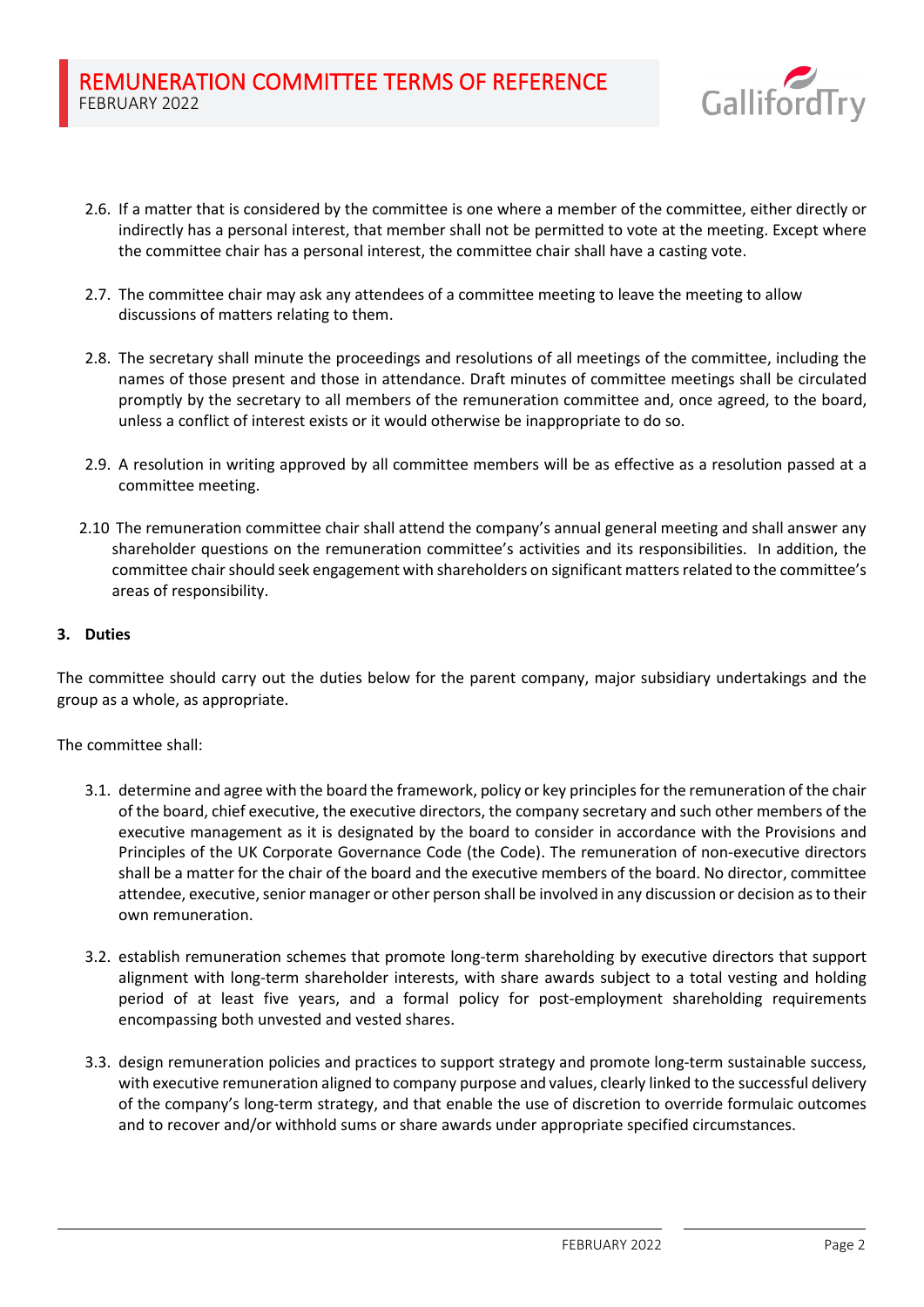

- 3.4. in determining remuneration policy, take into account all factors that it deems necessary, and in particular those relevant legal and regulatory requirements and the provisions and recommendations of the Code. Performance related elements should be transparent, stretching and rigorously applied. The remuneration policy should have regard to the risk appetite of the group and alignment to the group's long term strategic goals. A significant proportion of remuneration should be structured so as to link rewards to corporate and individual performance and be appropriately balanced between fixed and performance related, immediate and deferred remuneration.
- 3.5. determine a remuneration policy, in respect of board directors, which shall be subject to a binding shareholder vote at the annual general meeting at least every three years, and with which all future board directors' remuneration shall be consistent. Any changes to the overall policy, or exceptions to it, must be approved by shareholders.
- 3.6. review workforce remuneration (as defined in the Guidance on Board Effectiveness) and related policies and the alignment of incentives and rewards with culture, and taking these into account when setting the policy for executive director remuneration.
- 3.7. review and note following the annual general meeting (and at any other relevant time) the views given by shareholders and the results of the shareholders votes on executive pay and agree how the views of shareholders' votes will be taken into account in determining executive remuneration.
- 3.8. when setting remuneration policy for directors, review and have regard to pay and employment conditions across the group, especially when determining annual salary increases.
- 3.9. review the ongoing appropriateness and relevance of the remuneration policy at least every three years.
- 3.10. within the terms of the approved policy and in consultation with the chair of the board and/or chief executive, as appropriate, determine the total individual remuneration package of the chairman, each executive director, company secretary and other designated senior executives including bonuses, incentive payments and share options or other share awards.
- 3.11. obtain reliable, up-to-date information about remuneration in other companies of comparable scale and complexity. To help fulfil its obligations the committee shall have full authority to appoint remuneration consultants and to commission or purchase any reports, surveys, or information which it deems necessary, within any budgetary restraints imposed by the board.
- 3.12. be exclusively responsible for establishing the selection criteria, selecting, appointing and setting the terms of reference for any remuneration consultants who advise the committee.
- 3.13. meet with the appointed remuneration consultants at least once a year, without members of the Company's management team present, to review adherence to the Remuneration Consultant's Group Code of Conduct.
- 3.14. review annually a summary of the committee's consultants' fees for the year, scope of work carried out and the consultants' policy and procedures on removing any potential conflicts of interest to ensure it is comfortable with them.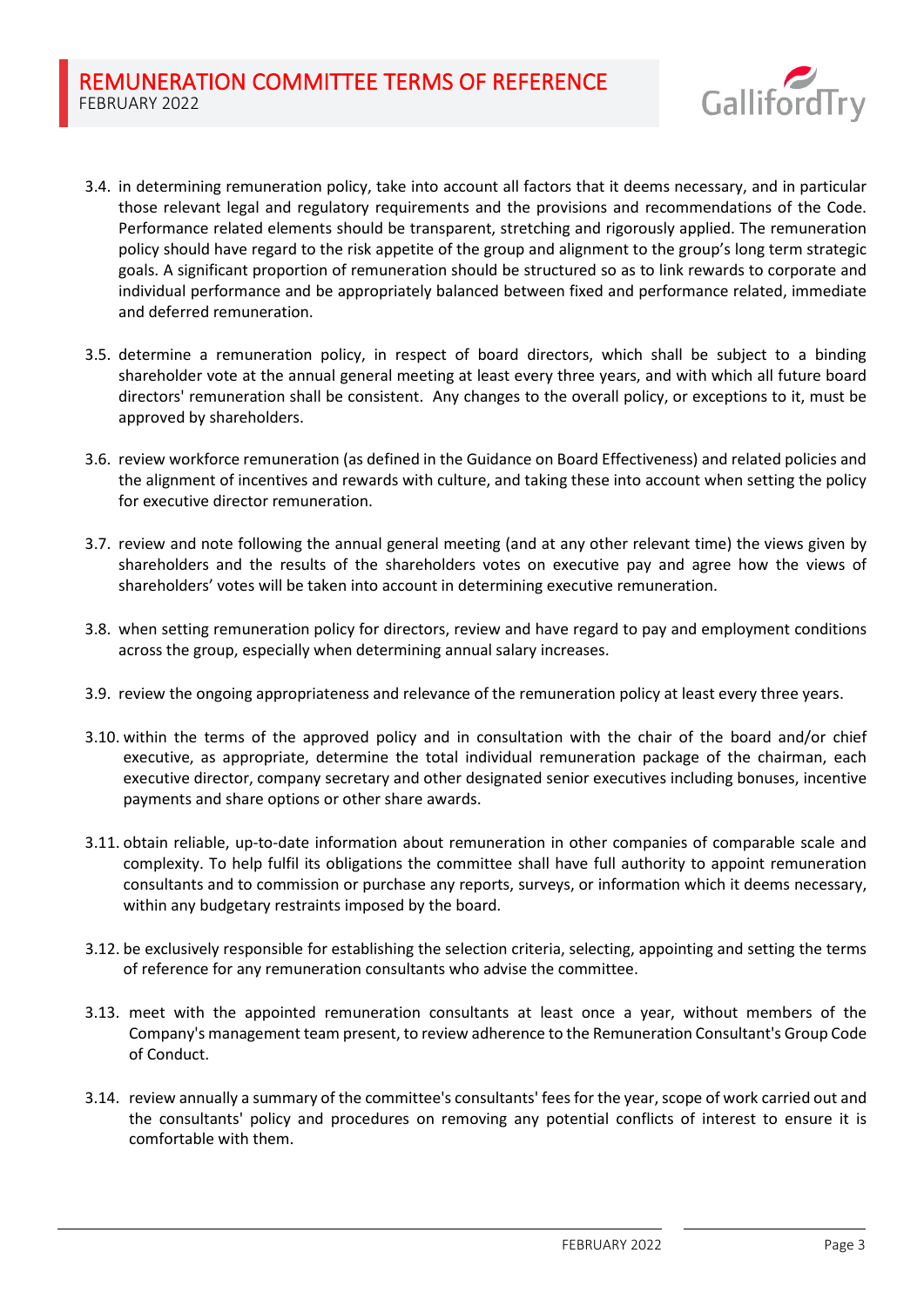

- 3.15. approve the design of, and determine targets for, any performance-related pay schemes operated by the company and approve the total annual payments made under such schemes. Schemes should include provisions that would enable the company to recover sums paid or withhold payment of any sum and specify the circumstances in which it would be appropriate to do so;
- 3.16. review the design and implementation of all share incentive plans for approval by the board and shareholders, taking account of UK corporate governance and best practice. For any such plans, determine each year whether awards will be made, and if so, the overall amount of such awards, the individual awards to executive directors, company secretary and other designated senior executives and the performance targets to be used. Determine to what extent, if at all, clawback will be invoked;
- 3.17. determine the policy for, and scope of, pension arrangements for each executive director and other designated senior executives;
- 3.18. ensure that contractual terms on termination, and any payments made, are within the terms of the approved policy, fair to the individual and the company, that failure is not rewarded and that the duty to mitigate loss is fully recognised;
- 3.19. oversee any major changes in employee benefit structures throughout the company or group;
- 3.20. agree the policy for authorising claims for expenses from the directors;
- 3.21. engage in appropriate discussions as necessary with institutional investors on policy or any other aspects of remuneration;
- 3.22. exercise any discretion or judgment on remuneration issues in accordance with the remuneration policy; and
- 3.23. work and liaise as necessary with all other board committees ensuring the interaction between committees and with the board is reviewed regularly. It shall also liaise with the Nomination Committee to ensure that the remuneration of newly appointed executives is within the parameters of the relevant Group remuneration policies at that time. If any part of the remuneration proposed for a newly appointed Board Director is outside the approved policy then it may only be implemented following a binding shareholder vote approving such remuneration being obtained in general meeting.

### **4. Reporting responsibilities**

- 4.1. The committee chair shall report to the board on its proceedings after each meeting on all matters within its duties and responsibilities.
- 4.2. The committee shall make whatever recommendations to the board it deems appropriate on any area within its remit where action or improvement is needed.
- 4.3. The committee shall provide a description of its work in the annual report in line with the requirements of the Code.